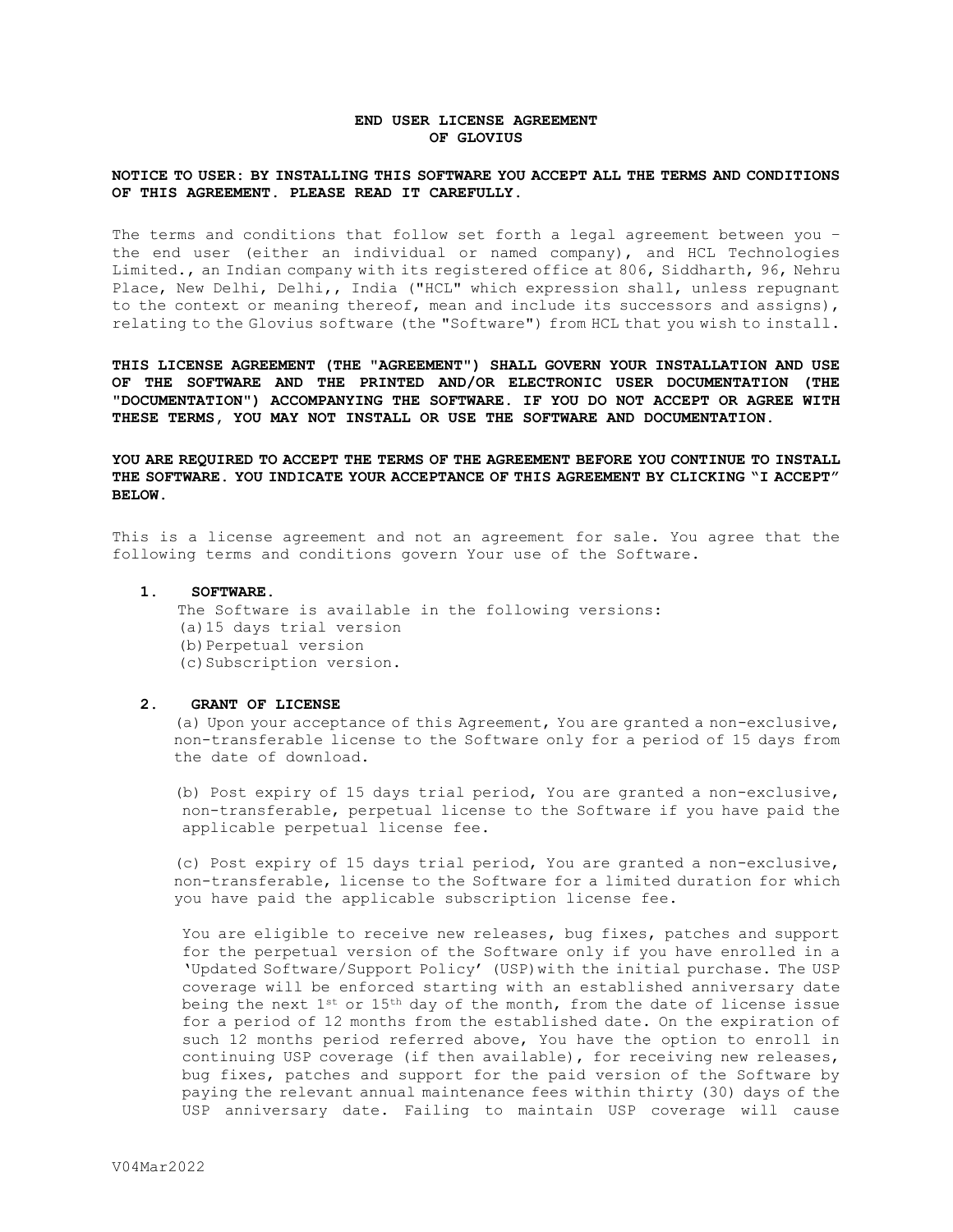eligibility to acquire coverage to expire. You will then be required to purchase the same by paying the then prevailing catch up license fees.

## **3. USE OF SOFTWARE AND DOCUMENTATION**

You may install and use the Software and Documentation only internally in your organization or for your own internal use.

The Software and Documentation may not be transferred, sold, assigned, sublicensed or otherwise conveyed (whether by operation of law or otherwise) to another party without HCL's prior written consent. Your use of the Software shall always be subject to the provisions of Section 2 above. Except as stated in this Agreement, You are not granted any other rights or licenses in respect of the Software or Documentation.

**4. COPY RESTRICTIONS AND OTHER RESTRICTIONS.** You may not copy the Software or Documentation except that you may make one copy for back-up and archival purposes or for download and installation purposes. You may not modify or adapt the Software in whole or in part (including but not limited to translating or creating derivative works) or reverse engineer, decompile or disassemble the Software or otherwise attempt to discover the source code of the Software as it contains trade secrets of HCL. You may not use the Software for timesharing, rental or service bureau purposes. You shall not remove any copyright notices or other proprietary notices from the Software or Documentation. Results of benchmark or other performance tests run on the Software may not be disclosed to any third party without HCL's prior written consent.

# **5. COPYRIGHT AND OWNERSHIP.**

The Software and Documentation are owned by HCL and its licensors and protected by copyright laws and international treaty provisions. The Software subject to the terms and conditions of the Interoperability Toolkit Agreement. The Software includes a feature which will allow you to access CAD files from your Dropbox folder and create derivative formats i.e. files that are created to provide access to the CAD files on mobile and webgl supported browsers. Your usage of this Dropbox feature will be subject to terms and conditions published on

- [https://www.dropbox.com/:](https://www.dropbox.com/)
- <https://www.dropbox.com/dmca#terms>
- <https://www.dropbox.com/dmca#privacy>
- https://www.dropbox.com/dmca#business agreement
- <https://www.dropbox.com/dmca#dmca>
- [https://www.dropbox.com/dmca#acceptable\\_use](https://www.dropbox.com/dmca#acceptable_use)

You acquire only the non-exclusive, non-transferable right to use the Software and Documentation as permitted herein and do not acquire any rights of ownership in the Software or Documentation.

**6. MARKETING.** You hereby grant HCL, its employees, agents and contractors a worldwide, irrevocable license, without compensation, to use your logo and/or branding in and for general marketing, sales, and promotion purposes and you waive your right to inspect and/or approve each use of such materials.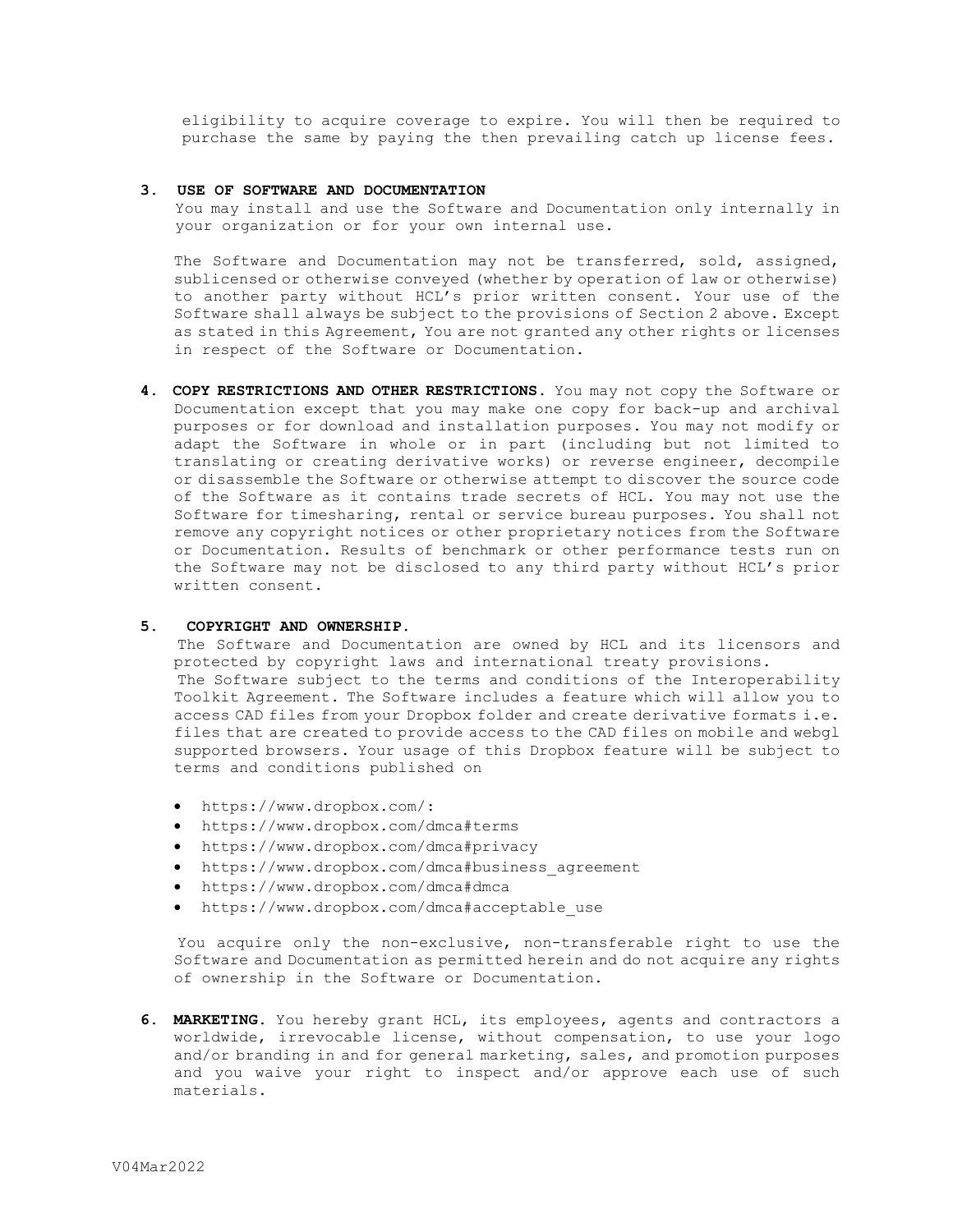- **7. CONFIDENTIAL INFORMATION.** Any business and technical information that HCL designates as confidential or proprietary and all information regarding the Software constitute confidential information of HCL ("Confidential Information"). HCL, at its sole discretion, may disclose such Confidential Information. However, you may not disclose to any third party any Confidential Information without the prior written consent of HCL. Furthermore, you agree to limit access to Confidential Information to your authorized employees that have executed appropriate confidentiality agreements with you that protect the Confidential Information consistent with the requirements of this Agreement. The restriction regarding disclosure of Confidential Information does not extend to any Confidential Information that you can establish: (a) is now or hereafter becomes generally available to the public other than as a result of your breach of this Agreement, (b) is disclosed or made available to you by a third party without restriction and without any breach of confidentiality obligation, (c) was independently developed by you without access to or use of the Confidential Information, or (d) is approved for disclosure by HCL in writing.
- **8. TERMINATION.** HCL may terminate your license to use the Software and Documentation if you commit a breach of the terms of this Agreement. Upon termination, you shall cease using the Software and Documentation and shall destroy all copies of the Software and Documentation in any form. All disclaimers of warranties and limitations of liability shall survive any termination of this Agreement. The provisions regarding Confidential Information shall survive for five years following termination of this Agreement.

# **9. (A) LIMITED WARRANTY, EXCEPTIONS & DISCLAIMERS [This subsection is applicable ONLY if You pay for the Software]**

- **a. Limited Warranty.** HCL warrants that the Software will be free of defects in materials and workmanship and will perform substantially in accordance with the Documentation for a period of ninety (90) days from the date of purchase by you. HCL's entire liability and your sole remedy under this warranty shall be, at HCL's discretion either (a) to use reasonable efforts to repair or replace the nonconforming media or Software or (b) to refund, or to cause its distributor or reseller to refund, the price you paid for the Software upon return of the nonconforming Software and a copy of your receipt. Any replacement Software will be warranted for the remainder of the original warranty period or thirty (30) days from the date of receipt by you, whichever is longer.
- **b. Exceptions.** HCL's limited warranty is void if breach of the warranty has resulted from (i) accident, misuse or neglect of the Software; (ii) acts or omissions by someone other than HCL; (iii) combination of the Software with products, material or software not provided by HCL or not intended for combination with the Software; or (iv) failure by you to incorporate and use all updates to the Software available from HCL. HCL does not warrant that the Software will meet your requirements or that the operation of the Software will be uninterrupted or error free.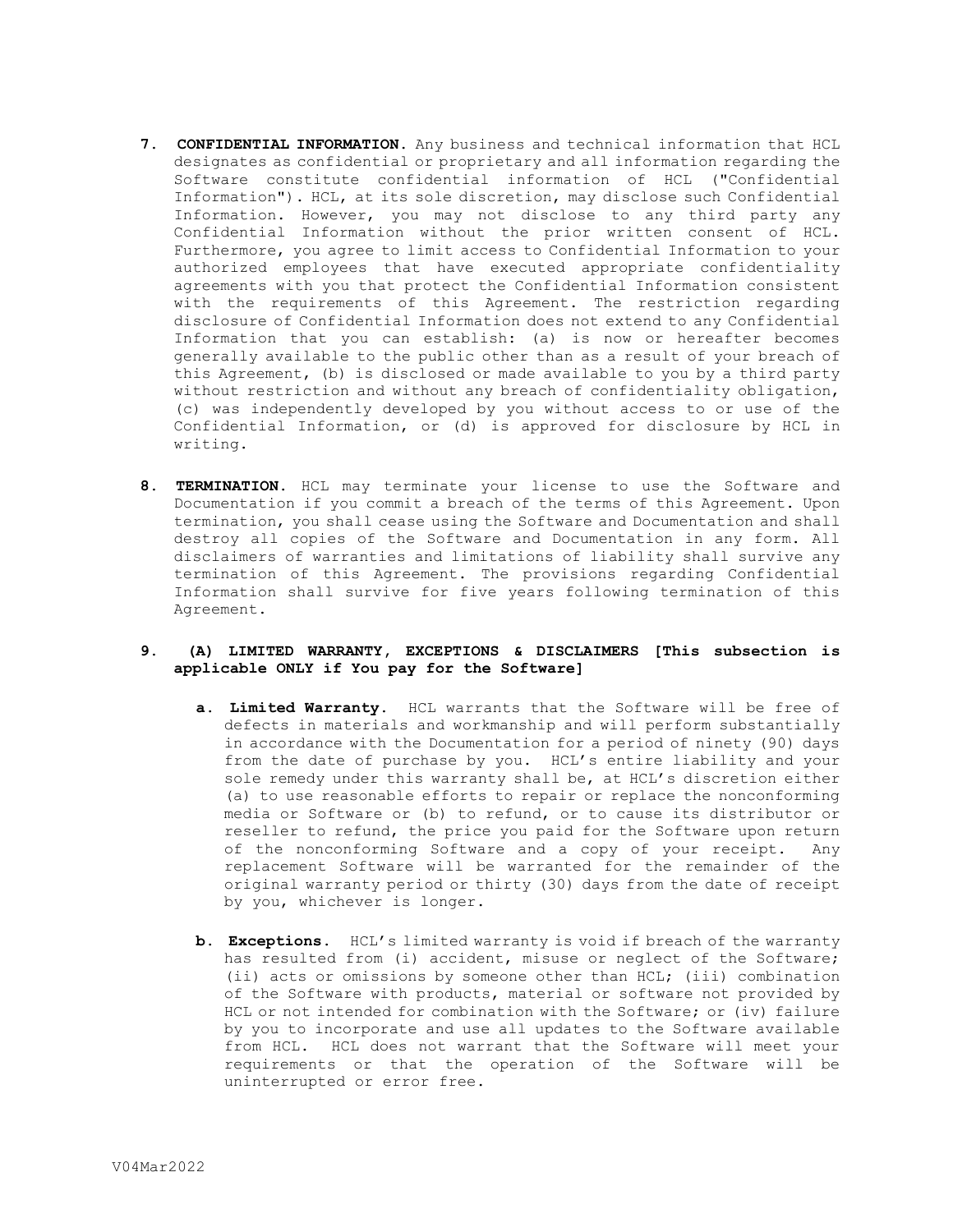- **c. Limitations on Warranties. The express warranty set forth in this Section 9(A) is the only warranty given by HCL with respect to the Software and Documentation furnished hereunder and any service supplied from time to time; HCL makes no other warranties, express, implied or arising by custom or trade usage, and specifically disclaim the warranties of merchantability and fitness for a particular purpose (except during the period of the express warranty stated above). In no event may you bring any claim, action or proceeding arising out of the warranty set forth in this Section 9(A) more than one year after the date on which the breach of warranty occurred.**
- **d. Limitations on Liability. The liability of HCL, whether in contract, tort or otherwise, arising out of or in connection with the Software or Documentation furnished hereunder and any service supplied from time to time shall not exceed the license fee you paid for the Software or any fee you paid for the service. In no event shall HCL be liable for special, indirect, incidental, punitive or consequential damages (including without limitation damages resulting from loss of use, loss of data, loss of profits or loss of business) arising out of or in connection with the use of or inability to use the Software or Documentation furnished hereunder and any service supplied from time to time, even if HCL has been advised of the possibility of such damages.**
- **(B) "AS-IS" WARRANTY & DISCLAIMERS [This subsection is applicable if You do not pay for the Software]**
	- a. **"AS-IS" Warranty.** HCL provides the Software to you **AS IS** and **without a warranty of any kind.** HCL does not warrant that the Software will meet your requirements or that the operation of the Software will be uninterrupted or error free**.**
	- b. **Limitations on Warranties. The express warranty set forth in this Section 9 is the only warranty given by HCL with respect to the Software furnished hereunder. HCL makes no other warranties, express, implied or arising by custom or trade usage, and specifically disclaim the warranties of merchantability and fitness for a particular purpose.**
	- c. **Limitations on Liability. The Software has been provided to you at no charge. In no event shall HCL be liable for special, indirect, incidental or consequential damages (including without limitation damages resulting from loss of use, loss of data, loss of profits or loss of business) arising out of or in connection with the use of or inability to use the Software furnished hereunder, even if HCL has been advised of the possibility of such damages.**
- **10. EXPORT.** You agree to fully comply with all laws and regulations of the United States, India and other countries ("Export Laws") to assure that neither the Software or any direct products thereof are (1) exported, directly or indirectly, in violation of Export Laws, or (2) are used for any purpose prohibited by Export Laws, including, without limitation, nuclear, chemical or biological weapons production.